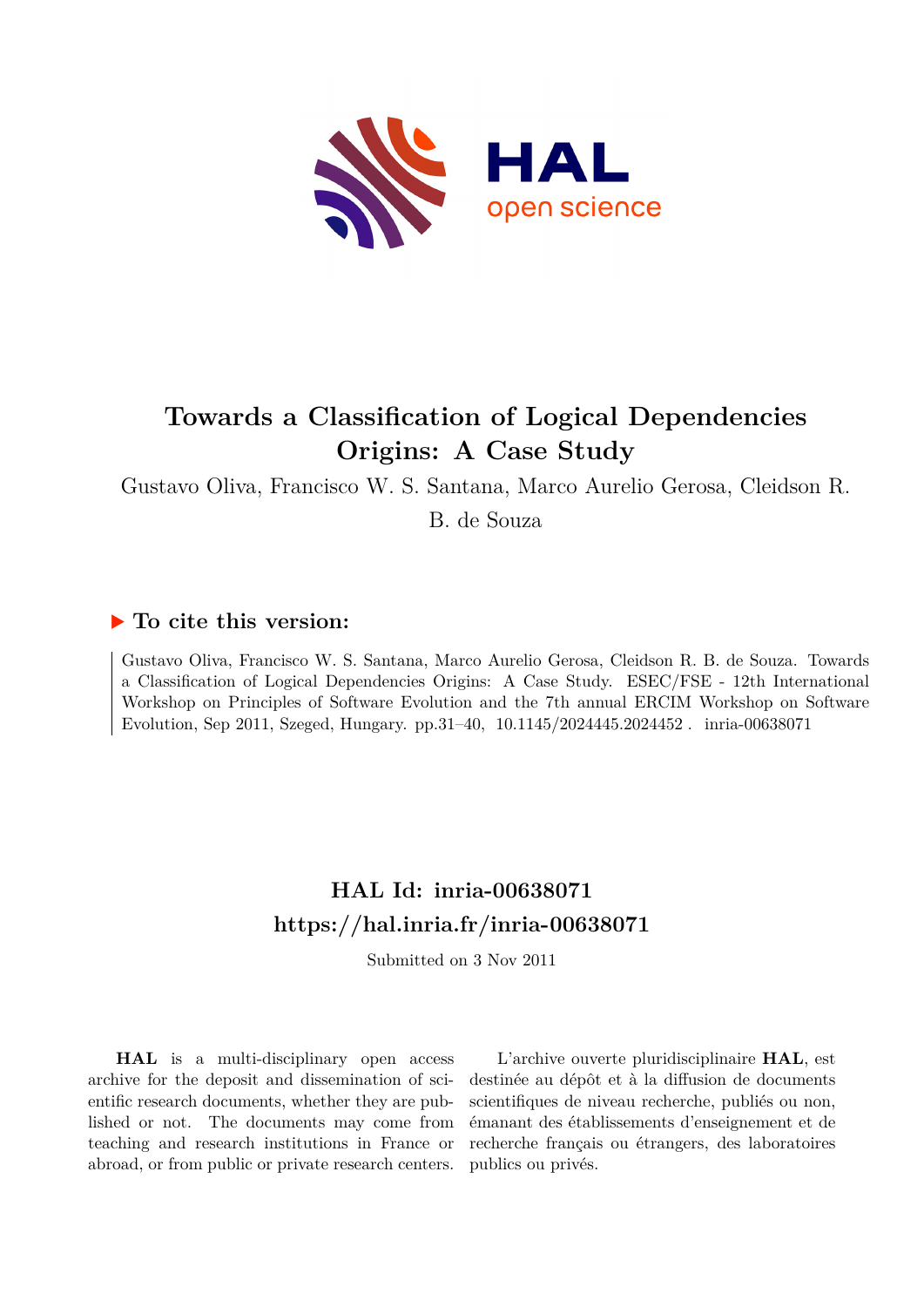# **Towards a Classification of Logical Dependencies Origins: A Case Study**

Gustavo A. Oliva Comp. Science Dept./IME University of São Paulo CEP: 05508-090 São Paulo – SP – Brazil goliva@ime.usp.br

Francisco W.S. Santana Computing Department Federal University of Pará CEP: 66075-100 Belém – PA – Brazil wertherjr@gmail.com

Comp. Science Dept./IME University of São Paulo CEP: 05508-090 São Paulo – SP – Brazil gerosa@ime.usp.br

Marco Aurélio Gerosa Cleidson R.B. de Souza IBM Research CEP: 04007-05 São Paulo – SP – Brazil cleidson.desouza@acm .org

# **ABSTRACT**

Logical dependencies are implicit relationships established between software artifacts that have evolved together. Software engineering researchers have investigated this kind of dependency to assess fault-proneness, detect design issues, infer code decay, and predict likely changes in code. Despite the acknowledged relation between logical dependencies and software quality, the nature of the logical dependencies is unknown in the literature. Most authors hypothesize about their origins, but no empirical study has been conducted to investigate the real nature of these dependencies. In this paper, we investigated the origins of logical dependencies by means of a case study involving a Java FLOSS project. We mined the project repository, filtered out irrelevant data based on statistical analyses, and performed a manual inspection of the logical dependencies to identify their origins using information from the revision comments, code diffs, and informal interviews held with the developers of the analyzed project. Preliminary results showed that logical dependencies involved files that changed together for a series of different reasons, which ranged from changing software license to refactoring classes that belonged to the same semantic class.

# **Categories and Subject Descriptors**

D.2.7 [**Software Engineering**]: Distribution, Maintenance, and Enhancement – *reestructuring, reverse engineering, and reengineering; version control*.

## **General Terms**

Measurement, Design, Experimentation.

### **Keywords**

Software evolution, mining software repositories, logical dependencies, logical coupling, change coupling, empirical software engineering, case study.

# **1. INTRODUCTION**

Software Engineering researchers have long recognized the relationship between code structural dependencies, or static dependencies, and software failures [1, 2, 3, 4]. Recently, research on software evolution has introduced a novel approach for dependency identification that reveals new and more subtle relationships between software artifacts. The concept underlying this notion is known as logical dependencies  $[5, 6]$ , which refers

*IWPSE-EVOL'11*, September 5–6, 2011, Szeged, Hungary. Copyright 2011 ACM 978-1-4503-0848-9/11/09...\$10.00.

to evolutionary dependencies that are established among sourcecode files that are frequently changed together (although not necessarily structurally related). Graves *et al*. [7] showed that past changes are good predictors of future faults. Mockus and Weiss [8] found out that the spread of a change over subsystems and files is a strong indicator that the change will contain a defect. Cataldo and colleagues [9] reported through a detailed empirical study that the effect of logical dependencies on fault proneness was complementary and significantly more relevant than the impact of structural dependencies in two software projects from different companies. Logical dependencies have also been employed to detect design issues [10], infer code decay [11], and predict changes in software artifacts [12].

While it seems clear that logical dependencies play a major role in software reliability and in other software properties (such as maintainability and evolvability), no empirical examinations have been undertaken to reveal the origins of these dependencies. According to Cataldo *et al.* [9], a more detailed understanding of the origins of logical dependencies is an important future research direction with implications in research areas such as software quality. In particular, among different studies with varying purposes, authors have formulated a series of informal hypotheses regarding these origins: cascading function calls [9], semantic dependencies [9], platform evolution [9], code duplication [13], and the use of dependency injection and reflection techniques [14].

The main goal of this paper is exactly to investigate the origins of logical dependencies. This is achieved through a case study [15, 16, 17] involving a project entitled Groupware Workbench<sup>1</sup> (GW) [18], which offers a component-based toolkit for the development of Web 2.0 collaborative systems. The project is written in Java and it has received contribution from twelve developers from different academic institutions. GW has been active since 2008 and it has been distributed as Free Software by IME-USP FLOSS Competence Center<sup>2</sup> since December of the same year.

We mined the GW Subversion (SVN) repository with the XFlow tool [19] and identified all existing logical dependencies between software artifacts. Subsequently, we filtered out data and manually investigated the origins of logical dependencies by reading commit comments, looking at code diffs and validating our results with GW developers. Preliminary results showed that the analyzed logical dependencies involved files that changed together for

 $\overline{a}$ 

Permission to make digital or hard copies of all or part of this work for personal or classroom use is granted without fee provided that copies are not made or distributed for profit or commercial advantage and that copies bear this notice and the full citation on the first page. To copy otherwise, or republish, to post on servers or to redistribute to lists, requires prior specific permission and/or a fee.

<sup>1</sup> http://www.groupwareworkbench.org.br/

<sup>&</sup>lt;sup>2</sup> http://ccsl.ime.usp.br/en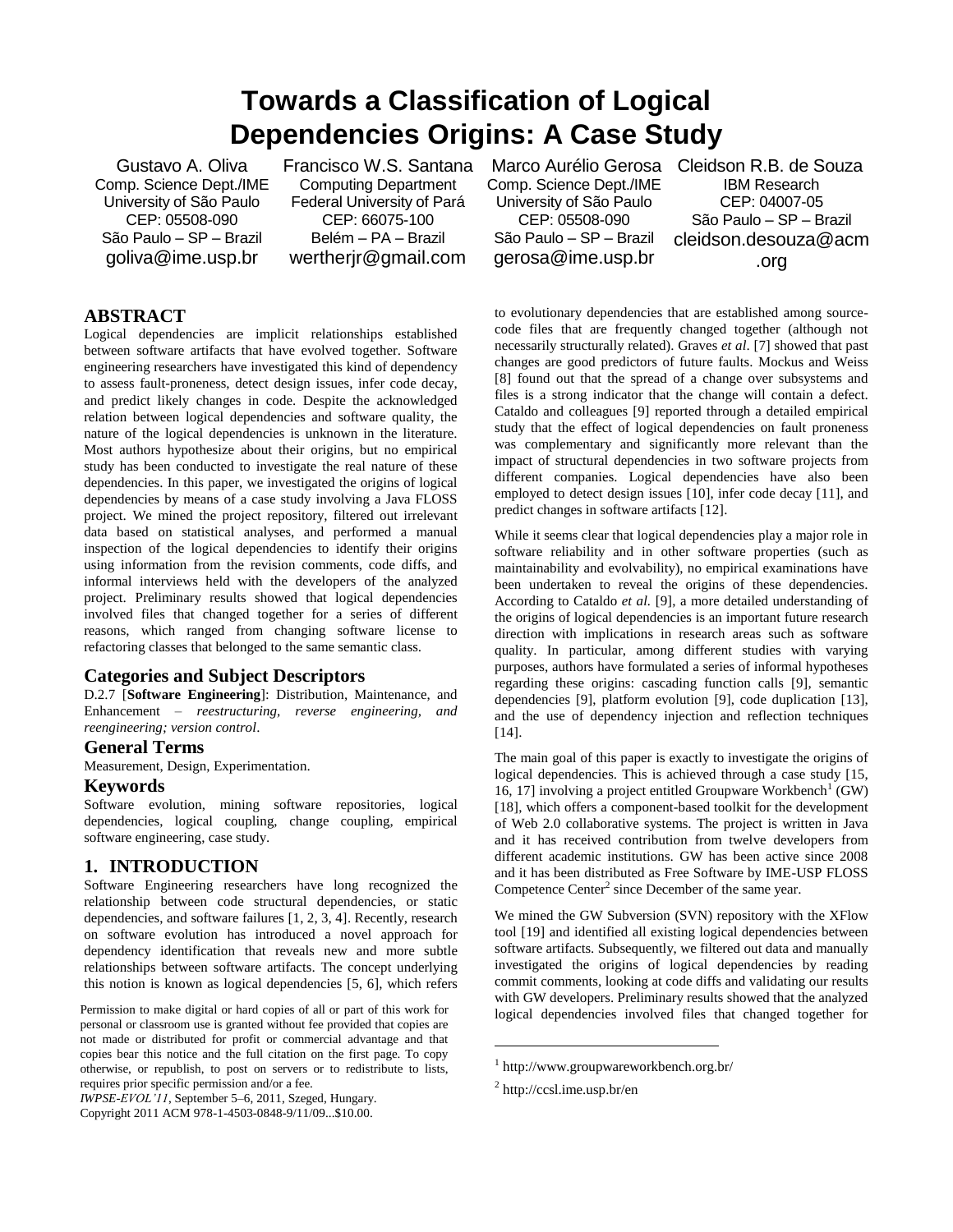different reasons, which ranged from changing software license to refactoring classes that belonged to a same semantic class.

Our main **contributions** include (i) a systematic approach for logical dependencies identification, grouping, and classification that can be reused and adapted for future research, (ii) a classification of the origins of logical dependencies of a real system, (iii) the identification of research opportunities based on such classification, and (iv) the implementation of a modified version of the sliding time window algorithm in XFlow.

The rest of this paper is organized as follows. In Section 2, we introduce logical dependencies and related metrics. In Section 3, we describe the research method used as well as its planning. In Section 4, we present the study results including the classification of logical dependencies. In Section 5, we present the threats to the validity of this study. In Section 6, we present the related work. In Section 7, we state our conclusions and ideas for future work.

#### **2. LOGICAL DEPENDENCIES**

Logical dependencies (a.k.a., change dependencies, evolutionary dependencies, and co-changes) are implicit dependencies that happen between software artifacts that evolved together [5, 6]. These artifacts are not necessarily structurally related, since they are connected from an evolutionary point of view, i.e. they have often changed together in the past, so they are likely to change together in the future. Unlike structural dependencies analysis (a.k.a., static analysis), this technique spots dependencies between any kind of artifact that composes a system, including configuration files (such as XML and property files) and documentation. The identification of logical dependencies is usually performed by parsing and analyzing the logs of a version control system (VCS).

Logical dependencies are defined for pairs of files and are commonly treated as data mining association rules [12]. Formally, an association rule is an implication of the form  $X_1 \Rightarrow X_2$ , meaning that when  $X_1$  occurs,  $X_2$  also occurs. In this notation,  $X_1$  and  $X_2$ are two disjoint sets of items. Furthermore,  $X_1$  and  $X_2$  are called the antecedent (a.k.a, left-hand-side, LHS) and the consequent (a.k.a., right-hand-side, RHS) of the rule respectively. For example, the rule  ${A, B} \Rightarrow C$  found in the sales data of a supermarket would indicate that if a customer buys A and B together, he or she is also likely to buy C. In the context of our study, a logical dependency from a file  $f_2$  to another file  $f_1$  is denoted by  $F_1 \Rightarrow F_2$ , i.e. an association rule in which the antecedent and consequent are both singleton sets containing  $f_1$  and  $f_2$ respectively.

Measures of interest and significance for association rules are usually given by support and confidence thresholds. In our study, the support measure denotes the number of times two artifacts were changed together. The confidence measure defines the degree to which artifacts are logically connected, thus characterizing the strength of the relation. These concepts have been formalized by Zimmerman *et al.* [12] and we have adapted them for atomic-commit featured VCSs as follows:

- **Frequency** of a set F in a set of commits C as  $\text{frq}(C, F) = |\{c\}$ П.  $| c \in C, F \subseteq c |$ .
- **Support** of a rule  $X_1 \Rightarrow X_2$  by a set of commits C as supp(C,  $\Box$  $F_1 \Rightarrow F_2$  = frq(C,  $F_1 \cup F_2$ ) = P( $F_1 \cap F_2$ ), i.e. the probability of finding both antecedent and consequent in the set of commits C.

 $\Box$ **Confidence** of a rule  $F_1 \Rightarrow F_2$  as conf(C,  $F_1 \Rightarrow F_2$ ) = frq(C,F<sub>1</sub>∪F<sub>2</sub>) / frq(C,F<sub>1</sub>) = P(F<sub>2</sub>|F<sub>1</sub>), i.e. the probability of finding the consequent of the rule in commits under the condition that these commits also contain the antecedent.

It should be noted that the confidence values for  $F_1 \Rightarrow F_2$  and  $F_2 \Rightarrow F_1$  are different. In the first case, the confidence value determines (by definition) the degree to which file  $f_2$  is a client of file f<sub>1</sub>. Analogously, in the second case, the confidence value determines the degree to which file  $f_1$  is a client of file  $f_2$ . To illustrate this subtle difference, consider the example shown in [Figure 1.](#page-2-0)



**Figure 1. Association rule example**

<span id="page-2-0"></span>Most of the time, when  $f_1$  is commited,  $f_2$  is also commited. Therefore, the rule  $F_1 \Rightarrow F_2$  (which states that  $f_2$  depends on  $f_1$ ) has a high confidence value of  $4/5 = 0.8 = 80\%$ . In contrast, the rule  $F_2 \Rightarrow F_1$  (which states that  $f_1$  depends on  $f_2$ ) has a much lower confidence value of  $4/10 = 0.4 = 40\%$ .

#### **3. RESEARCH METHOD**

Case study is a well-established empirical method aimed at investigating contemporary phenomena in their natural context [15]. The case study reported in this paper aims to identify and categorize the origins of logical dependencies in the GW project by mining its SVN repository. Our motivation primarily derives from previous studies that have stressed the interplay between logical dependencies and software quality [7, 8, 9, 10, 11, 12].

In the next subsections, we present the case study design and planning. We describe the characteristics of the case, the rationale for choosing this particular case, the data collection instruments and methods, the data filtering techniques used and their reasons, and the data analysis instruments and methods.

#### **3.1 The case study**

We conducted an *explanatory case study*, in which the researcher seeks an explanation of a situation or a problem [16]. In contrast to embedded case studies, where multiple units of analysis are studied within a case, our case study is essentially holistic, i.e. the case is studied "as a whole".

According to Seaman [20], a combination of quantitative and qualitative data (a.k.a., "mixed methods" [15]) often provides deeper understanding of the phenomenon of interest. Our case study relies on both quantitative data (file types, size of revisions, developers' contribution level, and logical dependency metrics) and qualitative data (revision comments, code diffs, and informal interviews with the developers). In particular, the quantitative data was primarily employed to filter out the qualitative data to be subsequently analyzed.

#### *3.1.1 The case choice*

For the case study, we needed a software project that satisfied the following requirements: (i) open-source software hosted on a SVN repository with anonymous read access, since our mining tool only supported SVN (see Section 3.2); (ii) availability of its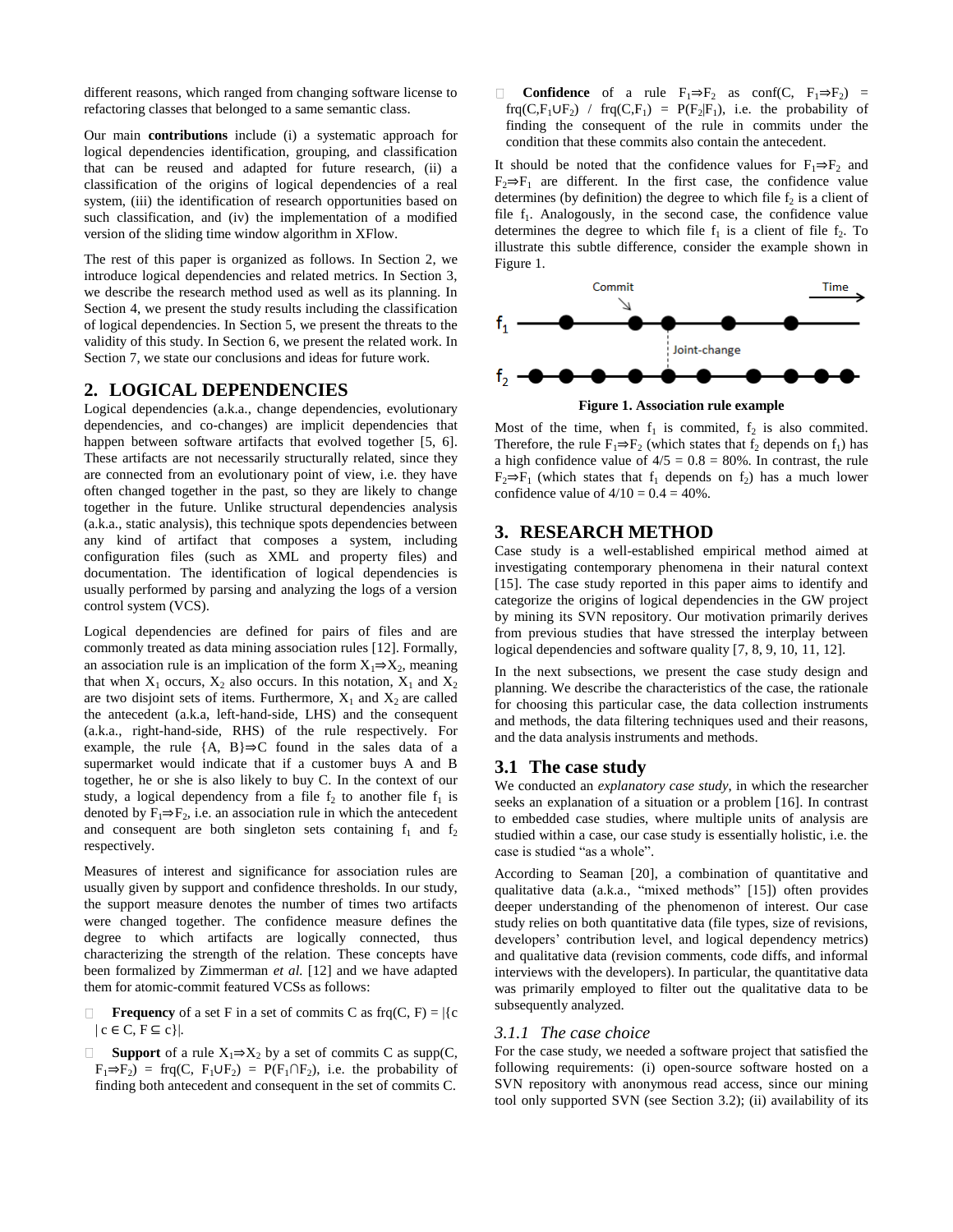developers to gather information about the project during the process of classification of logical dependencies; (iii) rather small version history (500 to 1k revisions), as this study assumes a manual classification of logical dependencies; and (iv) code written in an object-oriented language (such as C++, C#, or Java), as this would enable us to investigate reflection and dependency injection techniques in the context of logical dependencies.

We selected the Groupware Workbench (GW) software, which is a FLOSS project developed in partnership between three Brazilian universities: USP, UFES, and PUC-Rio. GW satisfies all of the previously stated requirements, since (i) it is hosted at Google Code and stored in a SVN repository; (ii) it is highly active and most developers remain at the university working on it; and (iv) it is entirely written in Java. Regarding (iii), we decided to analyze only the project's trunk folder in SVN, since it accounted for 727 (47%) of all 1541 project revisions. This analysis relies on all GW history in SVN, which corresponds to a development period of two years and three months.

The GW project is supported by the IME-USP FLOSS Competence Center and its project manager is one of the authors of this study. This author was not interviewed for the purposes of this paper. GW is written in Java (approximately 40k lines of code) and it aims to offer a component-based toolkit for the development of Web 2.0 collaborative systems. GW consists of two parts: the kernel and the component kits. The workbench kernel (*component frameworks*) supports the installation, update, grouping, customization, reuse, and life cycle management of the components. The component kits support the development of collaborative tools. The components are manipulated by file system operations and customized by descriptor files. A mobile version of GW is being developed for Android-based devices. Currently, GW is being used in the development of three projects: a social network site focused on the sharing of Brazilian architecture images, a collaborative platform for news publishing, and an online FAQ about FLOSS software in general.

#### **3.2 Data collection instruments and methods**

Empirical studies that mine software repositories usually require extensive tool support due to the large and complex data that need to be collected, processed, and analyzed [21]. In this study, we employed XFlow [19], an extensible interactive tool we have developed and whose general goal is to provide a comprehensive analysis of software projects evolution by mining software repositories and taking into account both technical and social aspects of the development process. As illustrated in Figure 2, XFlow collects and parses the log messages of revisions from version control systems (data collection phase), identifies dependencies from the extracted data (processing phase), evaluates metrics over the collected data (metrics phase), and finally presents interactive visualizations depicting the entire software project (visualization phase). Currently, only SVN repositories are supported by XFlow.

In this study, we initially used XFlow to obtain GW basic information, such as the size of revisions, developers' contribution level, and the distribution of file types. After that, we used the tool to identify logical dependencies from source code files in the GW repository.



**Figure 2. XFlow processing phases**

Based on initial interviews with GW developers, we identified the need to implement a modified version of the original sliding time window algorithm [22], since some developers reported checkingin code related to the same task in different (but also close) moments. The sliding time window is a technique proposed by Zimmerman and colleagues [22] to reconstruct change transaction in VCSs that do not support atomic commits (most notably, CVS). This algorithm, which is an improvement over the *fixed time window* algorithm, restricts the maximal gap between two subsequent commits of a transaction (Figure 3), i.e. the beginning of the time interval is shifted to the most recent commit. We adapted the sliding time window algorithm to group SVN revisions from an author within a specified time window and implemented it on XFlow. This procedure refined the process of logical dependencies identification, in the sense that new dependencies between files were captured. To the best of our knowledge, this is the first time that the algorithm has been adapted and applied to an atomic commit featured VCS, such as SVN.

In interviews with GW developers, they recommended a time window of 2 to 3 minutes. Values from the literature [12, 21] converge to a window of 200 seconds. Therefore, based on both the information provided by GW developers and previous work, we decided to apply a time window of 200 seconds.



**Figure 3. Sliding time window algorithm [21]**

To cope with possible remote repository instability, we built a local mirror of the GW SVN repository. After mirroring the repository, we executed the data collection and processing phases of XFlow (Figure 2), which resulted in the identification of "raw" logical dependencies. The method used by the tool relies on the construction of the *task dependency matrix* proposed by Cataldo and colleagues [9, 23].Finally, we used the tool again to apply the sliding time algorithm and to obtain the new set of logical dependencies derived from grouped revisions. The results of data collection are given in Section 4.1.

### **3.3 Data filtering**

Support and confidence thresholds are commonly used to filter logical dependencies and it is done in a project to project basis [12, 22]. We applied a simple statistical analysis to choose appropriate threshold values for our study. We first analyzed the confidence measure, which gives the strength of the logical dependencies (association rules). The goal was to filter out dependencies whose value of confidence was too low based on a cumulative line graph. Subsequently, we analyzed the support measure for the remaining logical dependencies. Since we intended to perform a manual analysis of dependencies, we wanted to limit the number of logical dependencies based on their relevance. Therefore, we performed a quartile analysis on the distribution of the *number of logical dependencies per support*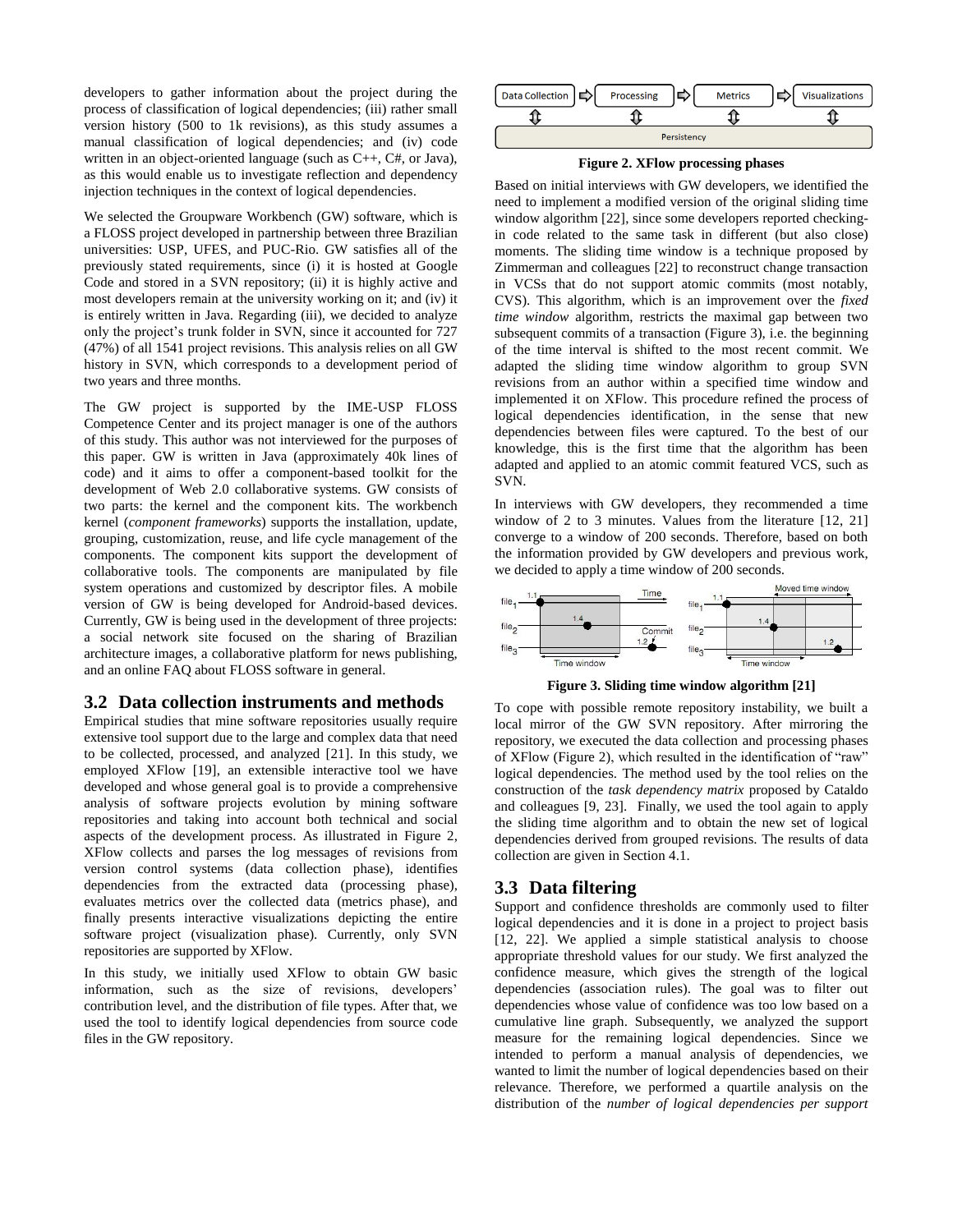*value* variable and selected only dependencies whose support value was high (outlier values). The results of data filtering, as well as the chosen thresholds, are given in Section 4.2.

#### **3.4 Data analysis instruments and methods**

We created a spreadsheet containing the antecedent (LHS) and consequent (RHS) files of every logical dependency. Afterwards, for each dependency, we identified all associated revision numbers and authors' comments. All this information was obtained by querying the project's database generated by XFlow.

Data triangulation, which involves taking different angles of observation towards the studied object, is an important technique used to increase the precision of empirical research [17]. The conclusions regarding the origins of logical dependencies were reached based on such technique, since we counted on (i) the revision comments, (ii) the 7-year software development experience of the first author of this study to examine code that is changed together, and (iii) the feedback from GW active developers. In particular, for every non-trivial classification, we involved GW developers and asked for their support. The results of data analysis are given in Section 4.3.

#### **4. RESULTS**

In the next subsections, we present the results of data collection, the results of data filtering, and the classification of logical dependencies' origins.

#### **4.1 Results of Data Collection**

In the next subsections, we present information related to the size of revisions, developers' contribution levels and file types distribution in GW.

#### *4.1.1 Revisions Size*

The size of revisions provides insights about commit habits in the project. We analyzed the size of project revisions by calculating basic descriptive statistics for the *number of files per revision* variable (see Table 1 and Table 2). A graphical summary showing the variable distribution (A) and the associated boxplot (B) is given in Figure 4.

|  |  |  | Table 1. Number of Files per Revision - Descriptive Statistics |  |  |
|--|--|--|----------------------------------------------------------------|--|--|
|  |  |  |                                                                |  |  |

| Sum                       |  | Mean StDev Skewness Kurtosis |       |
|---------------------------|--|------------------------------|-------|
| 692.0 9.536.0 13.78 43.16 |  | 8.16                         | 83.75 |

**Table 2. Number of Files per Revision – Quartile Analysis**

| $Min$ $O1$ |     | Median O3 |                   |           | Max IQR Up. Whisker |
|------------|-----|-----------|-------------------|-----------|---------------------|
| - 1.0      | 1.0 | 3.0       | 10.0 <sup>1</sup> | 612.0 9.0 | 23.0                |

**Number of revisions and number of files.** Executing the first phase of data analysis resulted in 692 grouped revisions (out of the 727 initial revisions). The sum of number of files per revision was 9,536 files.

**Mean and Standard deviation.** The mean value indicates that revisions contain approximately 14 files in average. Standard deviation value shows that the dispersion is high, i.e. there were revisions that involved very few files and there were revisions that involved a reasonably large number of files. The following descriptive statistics measures were employed to better understand this dispersion value.

**Skewness and Kurtosis.** The positive skewness value (8.16) indicates that the data-set is right-skewed, i.e. the tail of the distribution points to the right. The high kurtosis value (83.75) indicates that the data-set has a distinct peak near the mean, declines rather rapidly, and has heavy tails.

**Test for normality.** Analysis of skewness, kurtosis, and frequency histogram showed that data is not normally distributed. In fact, we conducted the Kolmogorov-Smirnov normality test and obtained a p-value < 0.010.

**Quartile analysis.** The boxplot gives another view on the distribution of the data-set, by showing its shape, central tendency, and variability. Since the interquartile value is 9, the lower and upper whiskers reveal that "usual" revisions encompass 1 to 23 files. The largest revision in GW included 612 files, which corresponds to GW version 0.1 being moved from a branch to the trunk folder of SVN.



**Figure 4. Graphical summary of** *number of files per revision*

#### *4.1.2 Developers' Contribution*

We computed the *number of worked files per developer* (Figure 5) and the *number of commits per developer* (Figure 6) in order to identify main developers whom we would interview during the study.



**Figure 5. Number of worked files per developer**



**Figure 6. Number of (grouped) commits per developer**

Developers D1 and D2 have already left the project and were not available anymore, thus they have been excluded from our analysis. Developers D3 and D4 were our main contacts, since they worked with a high number of files (1159 and 419, respectively) and performed the highest number of commits (246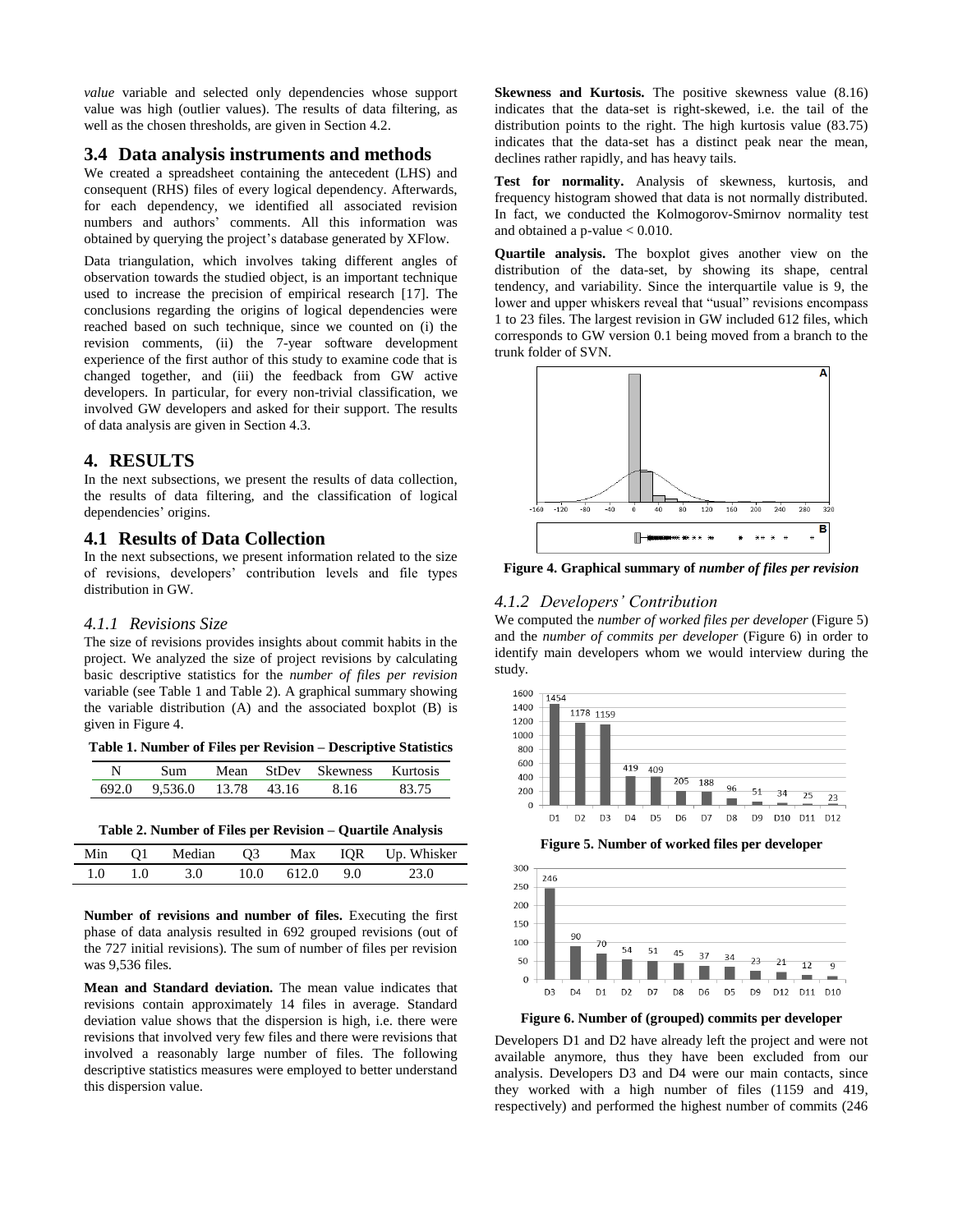and 90, respectively) throughout the development of GW. In particular, D3 is responsible for approximately a third of the total number of commits.

#### *4.1.3 File Types*

In order to recognize the artifacts that composed the GW throughout its development, we computed the distribution of file types (number of files with a particular file type) by mining its SVN repository with XFlow (Figure 7).



**Figure 7. File type distribution**

Approximately 33% of all files are Java classes. Other relevant file types include jar, jsp, js, png, xml, class, css, prefs, tag, tld, and xsd.

# **4.2 Results of Data Filtering**

We used the XFlow tool and it identified 1,237,128 logical dependencies (based on grouped revisions) in GW. As stated in Section 3.1.1, we analyzed the project's trunk folder only, which accounts for 727 revisions. In this section, we report the results of the application of the data filtering techniques described in Section 3.3.

**Setting a threshold for the confidence measure.** We set the threshold for the confidence measure by evaluating the cumulative confidence line graph in Figure 8. The horizontal axis denotes the confidence values, while the vertical axis denotes the cumulative percentage of covered logical dependencies. We concluded that confidence values greater than or equal to 50% covered approximately 78% of all logical dependencies. Therefore, we selected logical dependencies whose confidence value was at least 50%.



**Figure 8. Cumulative confidence**

**Setting a threshold for the support metric.** After applying the confidence filter, we analyzed the remaining set of dependencies to define the support threshold. At first, we excluded logical dependencies with support value equal to 1, as they are clearly not relevant. We then calculated the *number of logical dependencies per support value* (Table 3).

**Table 3. Number of logical dependencies per support value**

| Support        | Number of Logical Dependencies |
|----------------|--------------------------------|
| 22             |                                |
| 16             | 2                              |
| 15             |                                |
| 14             | 3                              |
| 11             | 3                              |
| 9              | 17                             |
| 8              | 35                             |
|                | 82                             |
| 6              | 42                             |
| 5              | 100                            |
| 4              | 778                            |
| 3              | 2801                           |
| $\overline{2}$ | 9778                           |

Afterwards, we performed a quartile analysis (Table 4 and Figure 9) in order to select only the outlier values. This guaranteed that the manual inspection would be focused on relevant logical dependencies only. Therefore, after conducting such analysis, we picked only the dependencies whose support value was higher than 4.

**Table 4. Support of logical dependencies - Quartile Analysis**

| $Min$ $01$ | Median 03 |     |      |       | Max IQR Up. Whisker |
|------------|-----------|-----|------|-------|---------------------|
| 2.0        | - 2.0     | 3.0 | 22.0 | - 1.0 |                     |



**Figure 9. Boxplot for support values**

As a final result, we obtained a set of 286 relevant logical dependencies.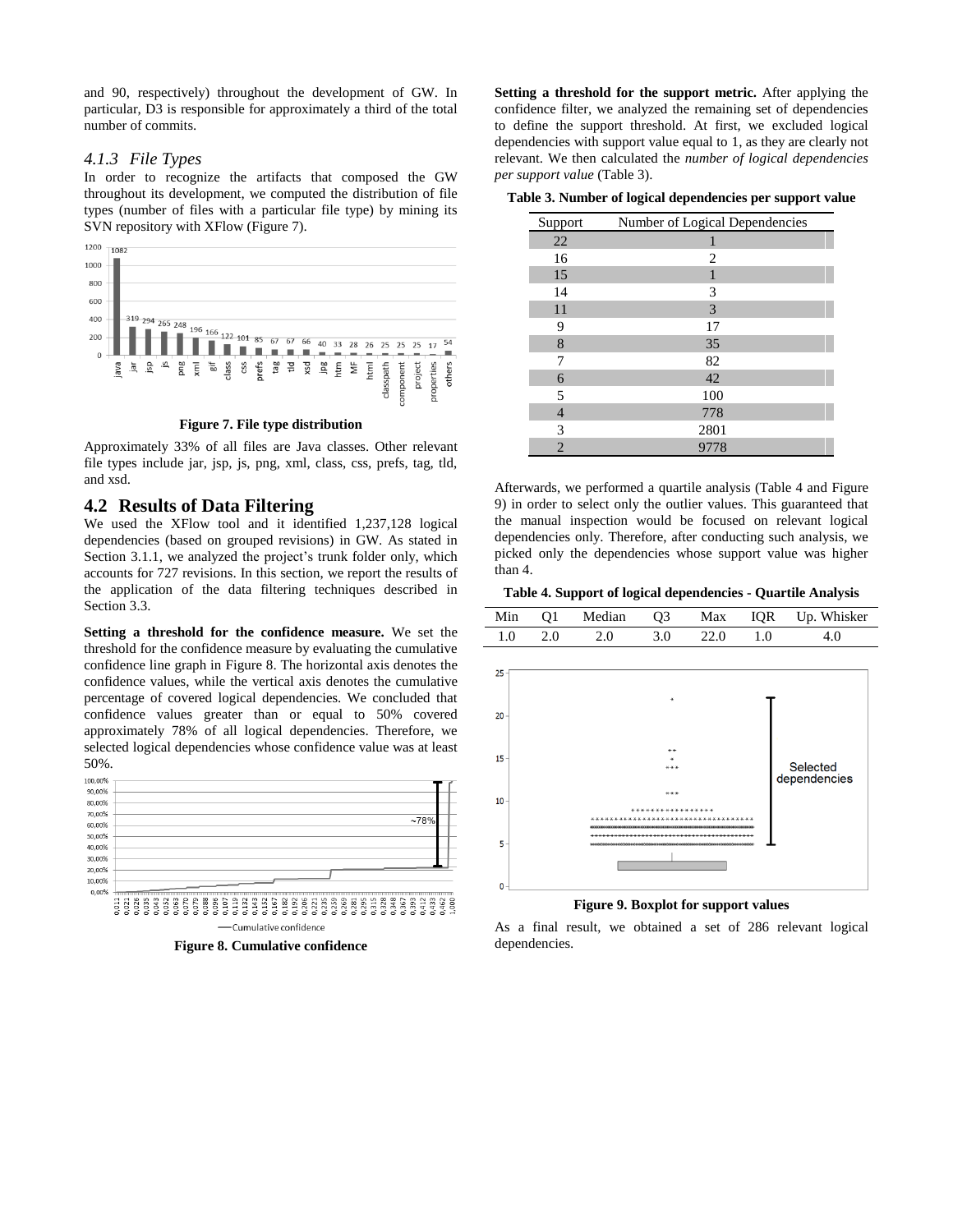**Table 5. Logical dependencies per file type**

| Row#           | <b>LHS</b>  | <b>RHS</b>    | Sup.22         | Sup.16           | Sup.15         | Sup.14         | Sup.11         | Sup.9          | Sup.8          | Sup.7          | Sup.6          | Sup.5          | Total          | Total%           |
|----------------|-------------|---------------|----------------|------------------|----------------|----------------|----------------|----------------|----------------|----------------|----------------|----------------|----------------|------------------|
|                | Java        | Java          | $\overline{0}$ |                  | $\overline{0}$ |                |                | 10             |                | 72             | 33             | 89             | 214            | 74.8% (1.83)     |
| 2              | Java        | <b>JSP</b>    | $\Omega$       | $\mathbf{0}$     | $\Omega$       | $\mathbf{0}$   | $\Omega$       | $\Omega$       | $\Omega$       | $\Omega$       | $\Omega$       |                |                | $0.3\%$ $(0.03)$ |
| 3 <sup>1</sup> | <b>XML</b>  | <b>XML</b>    | $\Omega$       | $\overline{0}$   | $\Omega$       | $\overline{0}$ | $\overline{2}$ | 6              | 3              | $\overline{0}$ | $\overline{0}$ | $\overline{2}$ | 13             | $4.5\%$ $(3.40)$ |
| 4              | <b>XSD</b>  | <b>XSD</b>    | $\mathbf{0}$   | $\mathbf{0}$     | $\Omega$       | $\mathbf{0}$   | $\Omega$       | $\mathbf{0}$   | 6              | 3              | $\mathbf{0}$   | $\mathbf{0}$   | 9              | $3.1\%$ $(2.10)$ |
| 5              | <b>XSD</b>  | <b>XML</b>    | $\Omega$       | $\overline{0}$   | $\overline{0}$ | $\overline{0}$ | $\Omega$       | $\mathbf{0}$   | 9              | $\overline{5}$ | $\overline{0}$ | $\overline{0}$ | 14             | 4.9% (10.82)     |
| 6              | <b>XML</b>  | <b>XSD</b>    | $\overline{0}$ | $\mathbf{0}$     | $\Omega$       | $\mathbf{0}$   | $\Omega$       | $\Omega$       | $\Omega$       |                | $\Omega$       | $\Omega$       |                | $0.3\%$ $(0.77)$ |
| 7              | <b>XML</b>  | Props         | $\overline{0}$ | $\boldsymbol{0}$ |                | $\overline{0}$ | $\mathbf{0}$   | $\mathbf{0}$   | $\overline{0}$ | $\mathbf{0}$   | $\overline{0}$ |                | 2              | $0.7\%$ (6.00)   |
| 8              | <b>JSP</b>  | <b>JSP</b>    | $\mathbf{0}$   |                  | $\Omega$       | $\overline{2}$ | $\Omega$       | $\Omega$       | 2              | $\Omega$       | 2              | 3              | 10             | $3.5\%$ $(0.12)$ |
| 9              | <b>JS</b>   | Java          | $\Omega$       | $\overline{0}$   | $\Omega$       | $\overline{0}$ | $\Omega$       | $\Omega$       | $\Omega$       | $\Omega$       |                | $\mathbf{0}$   |                | $0.3\%$ $(0.03)$ |
| 10             | <b>JS</b>   | <b>JSP</b>    | $\mathbf{0}$   | $\mathbf{0}$     | $\Omega$       | $\mathbf{0}$   | $\Omega$       | $\mathbf{0}$   | $\Omega$       | $\Omega$       | $\overline{2}$ | $\mathbf{0}$   | 2              | $0.7\%$ $(0.26)$ |
| 11             | Tag         | Tag           | $\overline{0}$ | $\mathbf{0}$     | $\mathbf{0}$   | $\theta$       | $\Omega$       | $\overline{0}$ | $\Omega$       |                |                | $\overline{4}$ | 6              | $2.1\%$ (1.36)   |
| 12             | Prefs       | Prefs         | $\Omega$       | $\Omega$         | $\Omega$       | $\Omega$       | $\Omega$       |                | 8              | $\Omega$       | $\Omega$       | $\Omega$       | 9              | $3.1\%$ $(1.26)$ |
| 13             | Props Props |               |                | $\overline{0}$   | $\overline{0}$ | $\overline{0}$ | $\Omega$       | $\Omega$       | $\Omega$       | $\Omega$       | 3              | $\Omega$       | $\overline{4}$ | 1.4% (14.71)     |
|                |             | <b>Total</b>  |                | 2                |                | 3              | 3              | 17             | 35             | 82             | 42             | 100            | 286            |                  |
|                |             | Total $(\% )$ | 0.3%           | 0.7%             | 0.3%           | 1.0%           | 1.0%           | 5.9%           | 12.2%          | 28.7%          | 14.7%          | 35.0%          |                | 100.0%           |

# **4.3 Logical Dependencies Origins**

We began our analysis by investigating the distribution of logical dependencies according to file types of LHS and RHS (Table 5). Values in parenthesis in the last column refer to a normalized total<sup>3</sup> based on file type distribution (Figure 7).

The horizontal lines of the table present the total of logical dependencies according to file types of LHS and RHS. We noticed that approximately three quarters of logical dependencies were established between Java files (row 1). However, in terms of normalized totals, logical dependencies involving Property files (row 13) were the most frequent ones. Also, logical dependencies whose LHS and RHS are of types XSD and XML respectively (row 5), also presented a high normalized total. This last situation seems plausible, since XSD files express a set of rules to which an XML document must conform, i.e. XML files depend on XSD files. Furthermore, we noticed that the established logical dependencies involve only a small subset of GW file types.

The columns of Table 5 present the number of logical dependencies per support value. The first top five support values have a similar number of logical dependencies. In particular, this support interval accounts for only 3.5% of all logical dependencies. Therefore, we conclude that there are a small number of highly logically coupled files in the system. Interestingly, this is also true for Java logical dependencies. The other five support values have a much higher number of logical dependencies. In particular, the lowest support value roughly accounts for one third of the logical dependencies.

In the next subsection, we discuss the preliminary results of the manual inspection of logical dependencies origins.

#### *4.3.1 Manual Inspection*

 $\overline{a}$ 

We manually investigated the origins of 75 logical dependencies, which correspond to approximately one quarter of the total number of relevant logical dependencies (Section 4.2). These logical dependencies encompass all GW Java classes from the reflection package (.../commonswidgets/reflection), the upload package (.../communic/upload), and database package (.../bd/jpa/entities). Dependencies among some Java test classes also took part in the analyzed set. As stated in Section 3.4, the manual investigation comprised evaluating revision comments and code diffs, as well as holding informal interviews with the developers.

From the results of our inspection, we concluded that the established logical dependencies involved files that *changed together for different reasons*. A real example involving a logical dependency with a support value of 9 is shown in Table 6.

**Table 6. Real example of logical dependency in GW depicting different reasons for joint change**

| <b>LHS</b>              |                 | <b>RHS</b>                                                  |
|-------------------------|-----------------|-------------------------------------------------------------|
| /UploadMgrInstance.java |                 | /CommentMgrInstance.java                                    |
| Joint-change            | <b>Revision</b> | Origin of change                                            |
|                         | 1172            | Java packages renamed                                       |
| 2                       | 1186            | Applying software license to<br>Java files                  |
| 3                       | 1203            | Structural dependency on a<br>third element                 |
| 4                       | 1220            | Refactoring elements pertaining<br>to a same semantic class |
| $\overline{5}$          | 1224            | Refactoring elements pertaining<br>to a same semantic class |
| 6                       | 1245            | Refactoring elements pertaining<br>to a same semantic class |
| 7                       | 1307            | Annotations package created                                 |
| 8                       | 1507            | Changes in header of Java files                             |
| 9                       | 1508            | Changes in header of Java files                             |

Based on the individual analysis of 408 joint-changes, we conceived the categorization listed in Table 7.

<sup>3</sup> Total\*10000/(type(LHS)\*type(RHS)), when file types of LHS and RHS are different.

Total\*10000/(type(LHS)\*(type(RHS)–1)), otherwise.

type ({LHS, RHS}) refer to the number of files whose type is equal to that of LHS or RHS.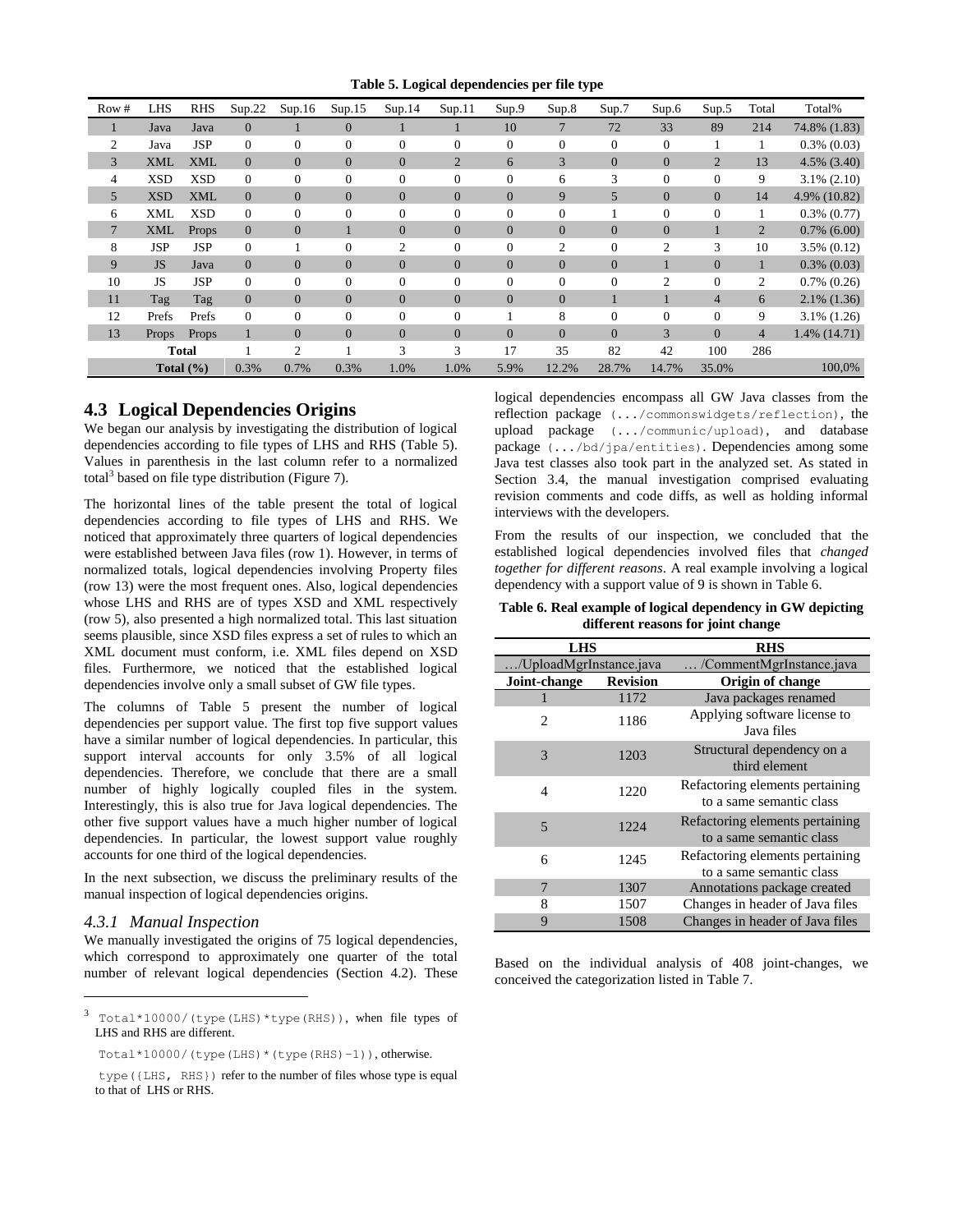|  |  |  |  | Table 7. Origins of joint-changes |
|--|--|--|--|-----------------------------------|
|--|--|--|--|-----------------------------------|

<span id="page-7-0"></span>

| Category                                                     | Joint-changes | Total % |
|--------------------------------------------------------------|---------------|---------|
| Refactoring elements that belong to<br>a same semantic class | 80            | 19.6%   |
| Structural dependencies on a<br>changing semantic class      | 9             | 2.2%    |
| Cross-cutting concerns                                       | 165           | 40.4%   |
| Overloaded revision                                          | 60            | 14.7%   |
| Repository operations                                        | 21            | 5.1%    |
| Structural dependencies on specific<br>elements              | 66            | 16.2%   |
| Other reasons                                                | 7             | 1.7%    |
| Total                                                        |               |         |

In the following, we describe each category, providing illustrative examples, and pointing research opportunities.

**Refactoring elements that belong to a same semantic class.** We noticed that artifacts changed together due to refactoring actions made upon a semantic class. We denote by *semantic class* the group of software artifacts that intrinsically share a same basic functionality or architectural role (e.g., entity classes, test classes, controller classes, and persistency layer classes). In GW, some actions that resulted in this kind of joint change were, for instance, changing the default runner of Java test classes and including a specific method in all controller elements. Therefore, we believe that designing software architectures where semantic classes are easily identifiable should improve software evolvability. Moreover, identifying such semantic classes should also enable and support planned maintenance, since the set of naturally impacted classes would be known prior to applying a change.

**Structural dependencies on a changing semantic class.** This category is a special case of the previous one. The logical relations are characterized as a side-effect of refactoring actions made upon a semantic class. An illustrative example is given in Figure 10, which depicts four classes that changed together in a specific revision.



#### **Figure 10. Example of a structural dependency on a changing semantic class (entity)**

Classes A, B, and C belong to a semantic class (entity) that went through a change (changing id attribute type from int to long). Although class D structurally depends on class A only, the logical dependency involving files  $D$  and  $B$  (or  $D$  and  $C$ ) gains one jointchange, since these two files also changed together. Hence, structural dependencies on an element belonging to a semantic class potentially originate different logical dependencies.

**Cross-cutting concerns.** Cross-cutting concerns refer to non-core concerns (e.g., logging, transaction management, concurrency control) that are spread among a significant amount of modules of a software system (Figure 11).



**Figure 11. Cross-cutting concerns in a software system**

Examples found in GW include applying a software license in Java files, changing the header of Java files, and implementing the Java Serializable interface (for saving and restoring the current state of an object to a stream). This provides some evidence that a cross-cutting concern tends to form logical dependencies among the large number of elements that rely on such concern.

Therefore, we believe that examining logical dependencies may serve as an effective way to identify cross-cutting concerns that can be further encapsulated into aspects [24, 25] in order to improve system modularity [26]. In fact, this category corroborates the results found in [27, 28].

**Overloaded revisions.** Surprisingly, we noticed that pairs of files changed together simply by chance or by convenience. We identified the particular situations:

(i) Multi-action revisions. This occurs when an author modifies different files for different reasons and commits them all together, as illustrated in Figure 12. Occasionally, an author also performs actions that are not explicitly documented in the revision comments. Therefore, during our analysis, revision comments only served as general guidelines for identifying the reasons of joint-changes.

This kind of revision leads to the establishment of unexpected logical dependencies between files. A real example is given by revision 1276, which incorporated six completely different actions: improving three non-related classes, fixing a bug, excluding a jsp page, implementing transaction support, creating a test class, and changing the order of tasks in ant scripts.



**Figure 12. Multi-action revision**

(ii) Convenience. Under some circumstances, a class is changed simply by convenience. For instance, while a developer was searching for entity classes to have their id type changed from int to long, he came across a class whose code was not wellformatted (bad layout). Therefore, he decided to fix the formatting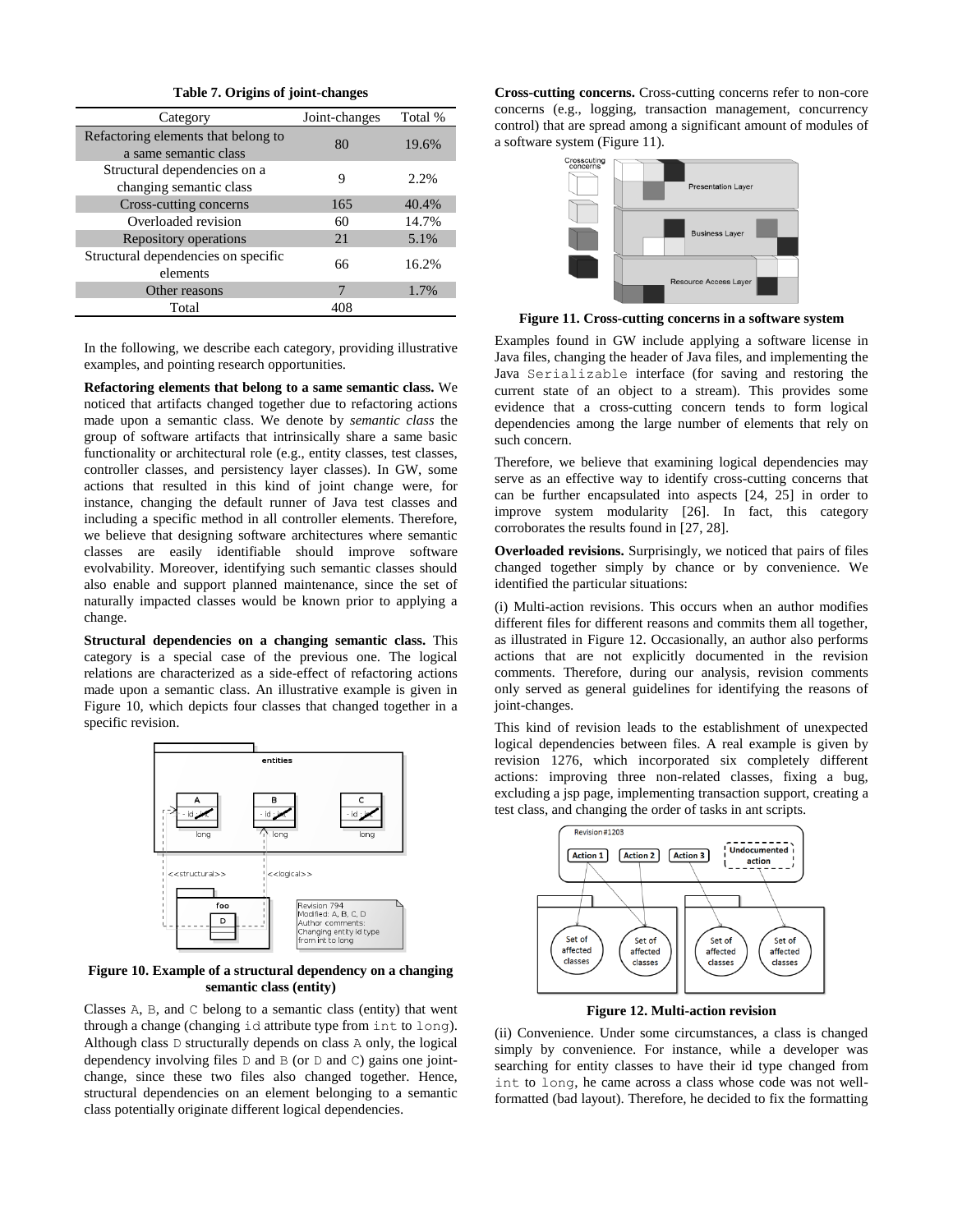of such class. Another example included a developer fixing text encoding of a class while implementing the Serializable interface in all appropriate classes.

Hence, the joint-changes resulting from overloaded revisions (including those with undocumented actions) leaded to the establishment of "fake" logical dependencies among files, which hinders the effectiveness of maintenance techniques and tools based on this kind of dependency (such as file change prediction [12], or defining coordination requirements among developers [23]). By inspecting logical dependencies, we concluded that the high average number of files per revision (13.78) in GW partially derives from these overloaded revisions.

Mechanisms could be developed for measuring the degree of "overloadness" of revisions. A naïve approach could consist in counting the number of periods ('.') in comments in order to recognize the number of different actions taken by the author.

**Repository operations.** Repository operations usually involve moving a large number of files across folders. In revision 722, 327 files were moved from a branch to the trunk folder of the project in SVN. Although only one repository operation was identified in GW, it generated a great number of joint-changes and contributed to the establishment of logical dependencies (since many pairs of files ended up being changed together at least once).

**Structural dependencies on specific elements.** Software artifacts changed together due to structural dependencies from clients to specific suppliers. Although this phenomenon was somehow expected, non-structurally related subclasses also changed together due to a replacement of their corresponding supertype class. Architectural changes, like reorganizing classes in new packages and renaming existing packages, also contributed to the establishment of logical dependencies among the affected elements.

Classic Software Engineering literature has long stated that structural coupling should be minimized because every time a supplier class changes, its clients are also likely to change [26, 29, 30]. Interestingly, only a small amount of joint-changes (16.2%) was directly associated with structural dependencies. This corroborates the results of previous work on the topic [31].

**Other reasons.** We noticed that classes changed together due to an internal functionality being implemented in GW. This is different from the "overloaded" category, where files changed together for distinct purposes that are not connected to the implementation of a specific functionality. We also noticed that a few classes changed together because they undergone code formatting.

#### **5. THREATS TO VALIDITY**

There are some factors that may have influenced the validity of the study.

**Internal validity.** The subset of analyzed logical dependencies involved files that changed together for various reasons. In particular, this subset encompassed logical dependencies whose support value was no larger than 9. It is thus possible that logical dependencies with top support values (i.e., 22, 16, 15, 14, 11) may reveal a single distinguished origin for the dependency.

We contacted and interviewed developer D3 in order to gather his impressions against data in Table 5. Developer D3 stated that he expected a higher amount of logical dependencies involving Java and JSP files. We tried to identify these dependencies by mining XFlow repository with different confidence and support thresholds, but we did not succeed. We plan to interview other developers to gather their impressions about this same phenomenon (since developer D3 could be simply wrong). In case the problem is confirmed, we will investigate alternative techniques for grouping transactions, such as those evaluated by Pirklbauer [32].

**External validity.** Commit habits of developers in GW may have influenced the generalizability of the results of this study. In order to have a baseline to compare to, we computed the same descriptive statistics shown in Section 4.1 for the first 100k revisions of the Apache Software Foundation (ASF) SVN repository<sup>4</sup> . In this repository, the mean number of files per revision is 5.38 (versus 13.78) and "usual" revisions encompass 1 to 6 files (versus 1 to 23). Therefore, in average, GW developers commit much more files per revision than other developers from a random ASF project. As noted in Section 5, this phenomenon was partially explained by overloaded revisions. Although we have carefully analyzed such kind of revisions, other software projects with more focused revisions could possibly yield a smaller number of logical dependencies. In addition, the intrinsic logical relation between LHS and RHS files would be stronger in such projects.

Threats to the generalizability of this study are given by the very nature of the employed research design. McGrath states that research methods can be evaluated on three dimensions (generalizability, realism, and precision) and he argues that no method is able to satisfy all dimensions at the same time. In particular, case studies naturally maximize realism, but seldom fully satisfy generalizability (since they involve a small number of non-randomly selected situations) or precision (because there is a low level of control over influencing factors). Hence, we leverage the realism of our results and conclusions. Nevertheless, given common knowledge in software engineering and current research in mining software repositories area [27, 28, 33], we believe that at least some of the categories listed in [Table 7](#page-7-0) (such as "crosscutting concerns", "refactoring elements that belong to a same semantic class", and "repository operations") should occur in other software projects with similar characteristics. Therefore, we also consider that our taxonomy might be used as a basis for a more comprehensive and detailed classification of logical dependencies in other software projects.

### **6. RELATED WORK**

 $\overline{a}$ 

In the following, we discuss related work regarding the unveiling of the origins of logical dependencies, as well as tool support for mining software repositories.

**Origins of logical dependencies.** Cataldo *et al.* conjectured that logical dependencies origins could be related to cascading function calls, semantic dependencies, and platform evolution. Although the meaning of "semantic dependencies" is not clearly given by the authors, we believe that it might be associated with the categories "refactoring elements that belong to a same semantic class" and "structural dependencies on a changing

<sup>4</sup> ASF has a single SVN repository that hosts all its projects. This repository owns more than 1.1 million revisions.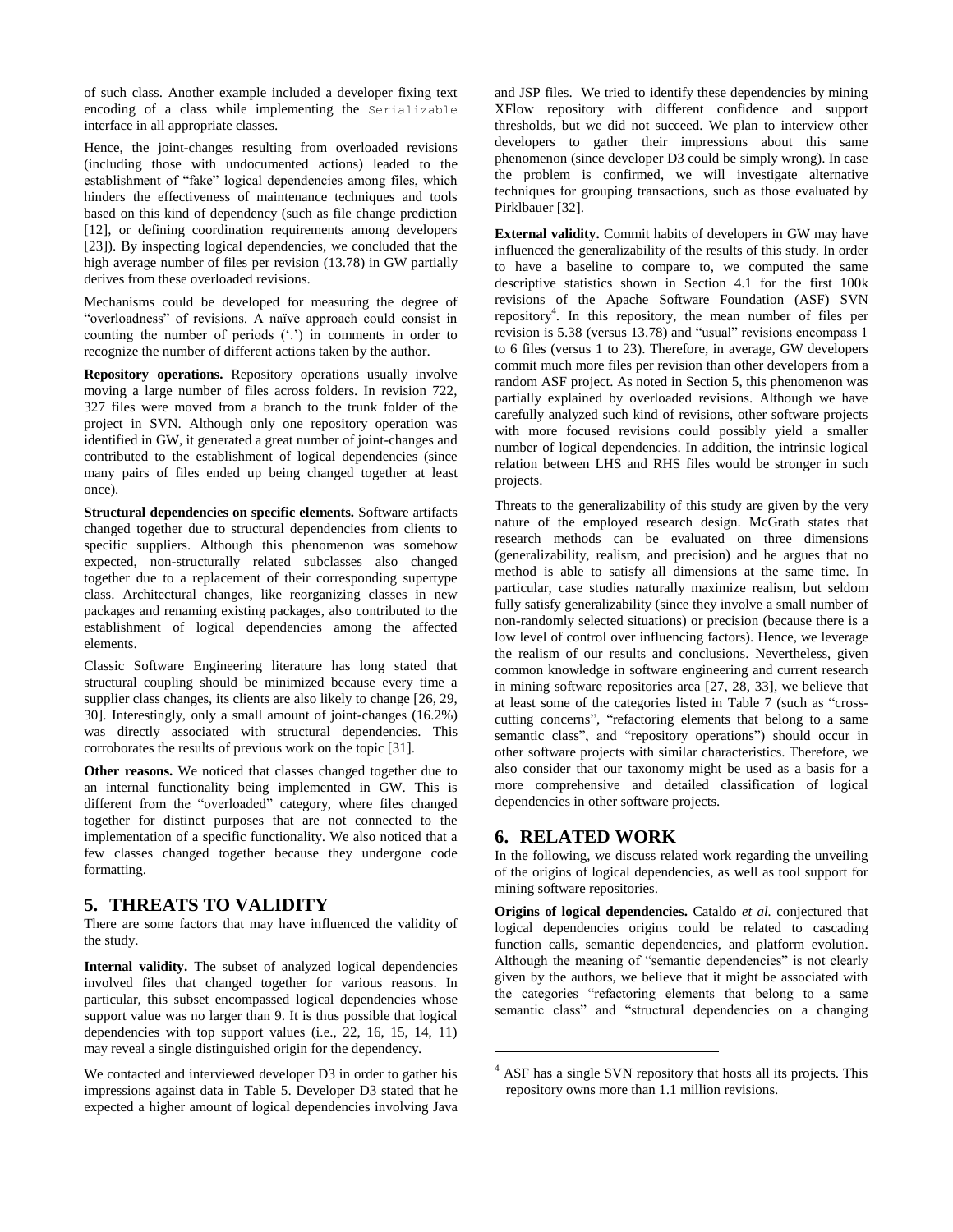semantic class" that were conceived during our logical dependencies origins analysis.

Hanakawa studied the relation between sets of *highly structurally coupled elements* (M) and sets of *highly logically coupled elements* (L) throughout time [13]. The hypothesis stated by the author is that the average intersection between M and L tends to decrease throughout time due to an increase in "copy and paste" actions (leading to logical coupling only), and developers forgetting to commit structurally related classes at once (leading to structural coupling only). We plan to run  $PMD<sup>5</sup>$  copy and paste detector module on GW and then check whether framed classes originated logical dependencies.

Costa *et al.* developed a tool called RaisAware, which aims at supporting the relationship between software architecture and the coordination of software development activities [14]. While defining logical dependencies (co-changes), the authors stated that the uses of reflection and dependency injection techniques can be detected by logical dependencies analysis. In GW, although we examined the *reflection* package, we were not able to find any joint-change that was caused by reflection mechanisms.

During our analysis, we noticed that the establishment of some logical dependencies was connected to the existence of crosscutting concerns in the system. In fact, Breu *et al.* developed a mining technique that relies on both formal concept analysis (algebraic theory) and a more specific notion of logical dependencies to identify the introduction of cross-cutting concerns [27]. Adams *et al.* developed a more powerful concern mining technique named COMMIT that addresses three common shortcomings found in related work: the inability to merge seeds with variations, the tendency to ignore important facets of concerns, and the lack of information about the relation between seeds [28].

**Tool support for mining software repositories.** Zimmerman *et al.* developed a tool called eRose, which is an Eclipse plugin that mines CVS repositories to identify logical dependencies and guide developers along related changes [12]. In eRose, the project preprocessing phase is time-consuming and cannot be interrupted. In turn, XFlow supports incremental preprocessing, which enables the analysis of projects with a large number of commits [31]. Furthermore, XFlow is able to preprocess projects residing on a remote SVN.

As acknowledged by Bevan *et al*. in the development of the Kenyon tool, software repositories offer several challenges for data mining due to the large amount of computational resources required to handle them [34]. To address such problem, XFlow counts on data filters and an efficient data structure to map dependencies. For a more thorough comparison between XFlow and other software evolution supporting tools, we recommend [19].

**Other work.** Finally, there is also a considerable amount of less related work that employed logical dependencies to different purposes, such as to detect design issues [10] and software instabilities [35], infer code decay [11], predict changes in software artifacts [12], establish coordination requirements among developers [22], and support software evolution exploratory studies [19].

l

# **7. CONCLUSION AND FUTURE WORK**

Cataldo *et al.* suggest that a better understanding of the nature of logical dependencies has implications in diverse areas, such as in software quality and in the enhancement of development tools [9]. In this paper, we have investigated the origins of logical dependencies by means of a case study involving a Java FLOSS project. We conducted a manual inspection of logical dependencies origins by reading revision comments, looking at code diffs, and holding informal interviews with the project developers. Preliminary results showed that there was no distinct underlying reason behind the establishment of the analyzed logical dependencies, since they involved pairs of files that changed together for different reasons. We then conceived a categorization for the joint-changes involved in the establishment of such dependencies. We believe that our approach for logical dependencies identification, grouping, and classification can also be reused and adapted for future research in the same domain.

As future work, we plan to inspect a larger set of dependencies from GW, so that we can broaden our results and conclusions. As stated in Section 5, we also plan to investigate other strategies for grouping transactions [32] and compare them to our modified sliding time window algorithm. We also believe that the proposed taxonomy could be validated in other software projects by conceiving and developing automated mechanisms to check jointchanges against each one of the categories listed in [Table 7.](#page-7-0) Investigating the origins of logical dependencies from other software projects should also improve and extend our taxonomy. We also envision large-scale quantitative experiments aimed at unveiling the origins of logical dependencies. For instance, one could investigate the relation between logical dependencies and file types by analyzing a large quantity of FLOSS projects written in a specific programming language. Finally, investigating the interplay between the different kinds of dependency [31] (e.g. structural [29, 30], logical [5, 6], data-flow/hidden [33]) should be a fertile research topic with implications in software maintenance and evolution areas.

#### **8. ACKNOWLEDGMENTS**

We thank Mauricio F. Aniche and Mauricio de Diana for insightful contribution to the design of this study. We thank the anonymous reviewers for their valuable comments. We thank Felipe P. Breda for the text review. Marco Gerosa receives individual grant from CNPq. This work is also partially supported by HP (Baile project), CHOReOS, and FAPESP.

#### **9. REFERENCES**

- [1] Briand, L. C., Wust, J., Daly, J. W. and Porter, D. V. 2000. Exploring the Relationships between Design Measures and Software Quality in Object-Oriented Systems. *J. Systems and Software*, vol. 51, pp. 245- 273, 2000.
- [2] Hutchens, D. H. and Basili, V. R. 1985. System Structure Analysis: Clustering with Data Bindings. *IEEE Trans. Software Eng.*, vol. 11, no. 8, pp. 749-757, Aug. 1985.
- [3] Selby, R. W. and Basili, V. R. 1991. Analyzing Error-Prone System Structure. *IEEE Trans. Software Eng.*, vol. 17, no. 2, pp. 141-152, Feb. 1991.
- [4] Yau, S. S., Collofello, J. S. and MacGregor, T. 1978. Ripple effect analysis of software maintenance. *Computer Software and Applications Conference, 1978. COMPSAC '78. The*

<sup>5</sup> http://pmd.sourceforge.net/cpd.html